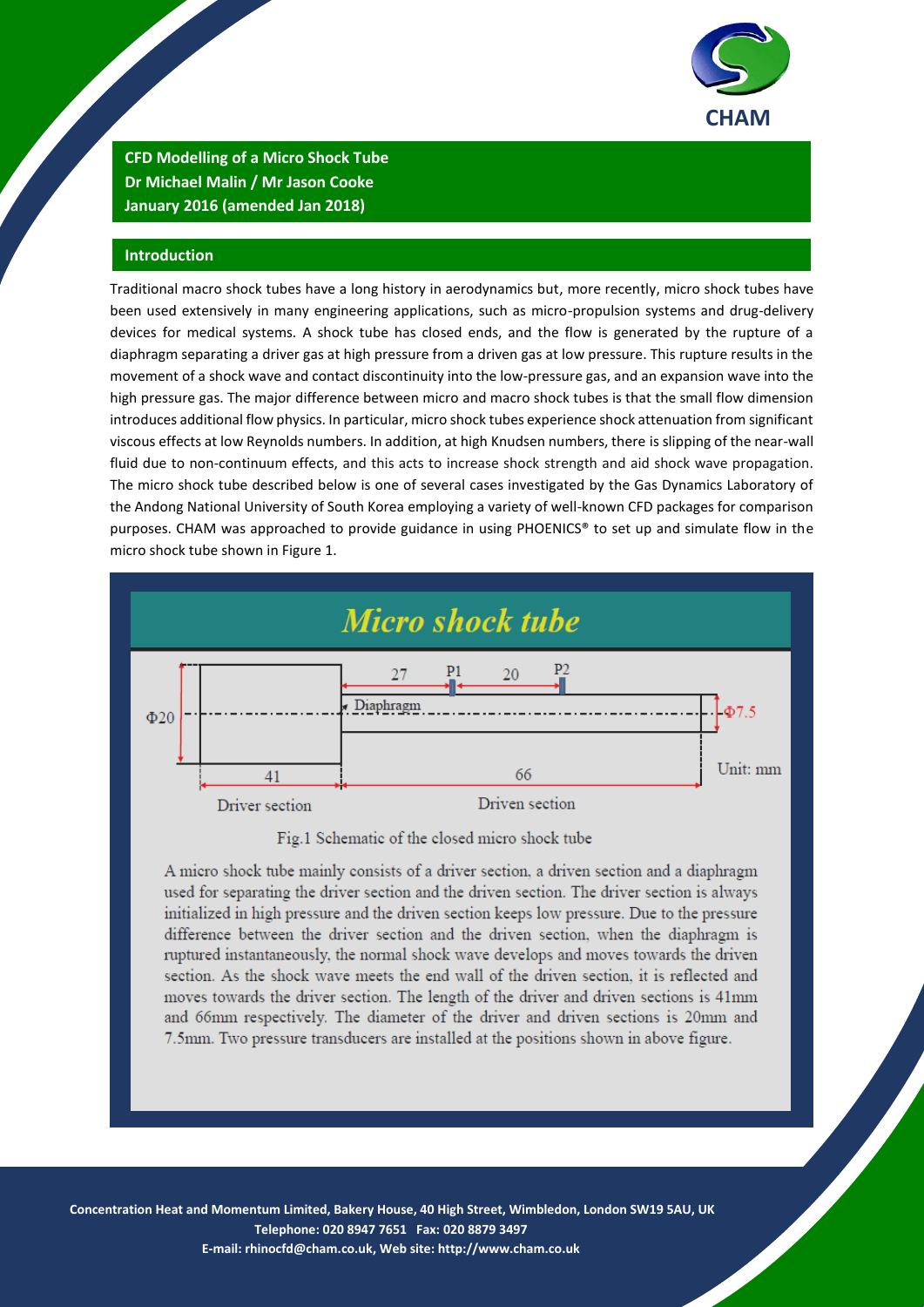#### **Macro-shock tube**

As a precursor to considering the micro shock tube, CHAM undertook a 1D transient analysis of a traditional *macro* shock tube for which there is an analytical solution [1]. The purpose of this simulation was both validation and to demonstrate the ability of PHOENICS to capture the moving shock wave, contact discontinuity and rarefaction wave. These phenomena are also present in the *micro* shock tube but, as mentioned earlier, under the influence of significant viscous effects and at high-Knudsen numbers, rarefaction effects also come into play.

The tube length and time period are chosen such that the computation ends before the two waves reflect from the ends of the tube. The simulation employs a uniform mesh of 100 cells to cover a 10m long tube with a crosssectional area of 0.1m2. The transient simulation is run for a time period of 6.1 msec using 100 uniform time steps. The initial conditions are zero velocity with the following settings in each chamber: *Driver Gas*; pressure = 1.0 bar, temperature = 348.391 K and density = 1.0 kg/m3; *Driven Gas*; pressure = 0.1 bar, temperature = 278.13 K and density = 0.125 kg/m3. Wall friction is ignored and the energy equation is solved in terms of static enthalpy with an ideal-gas equation of state. The second-order Van Leer MUSCL scheme is used for the discretisation of convection, and the default first-order Euler scheme is used for the transient terms.

CFD simulations were also made using the OpenFOAM® CFD solver set up via CHAM's recently released **"PH2OF"**  (PHOENICS to OpenFOAM) user interface. Both codes used the same computational grid, time step and spatial convection schemes.



Although time constraints precluded experimentation with the various numerical parameters that can influence the accuracy of the solutions, the comparisons made in Fig. 2 show good agreement between OpenFOAM, PHOENICS and the analytical solution. The van-Leer MUSCL scheme was used in these simulations because the default hybrid scheme can produce inferior results due to numerical smearing. It is evident from Fig. 2 that OpenFOAM produces non-physical undershoots and overshoots in the predicted profiles.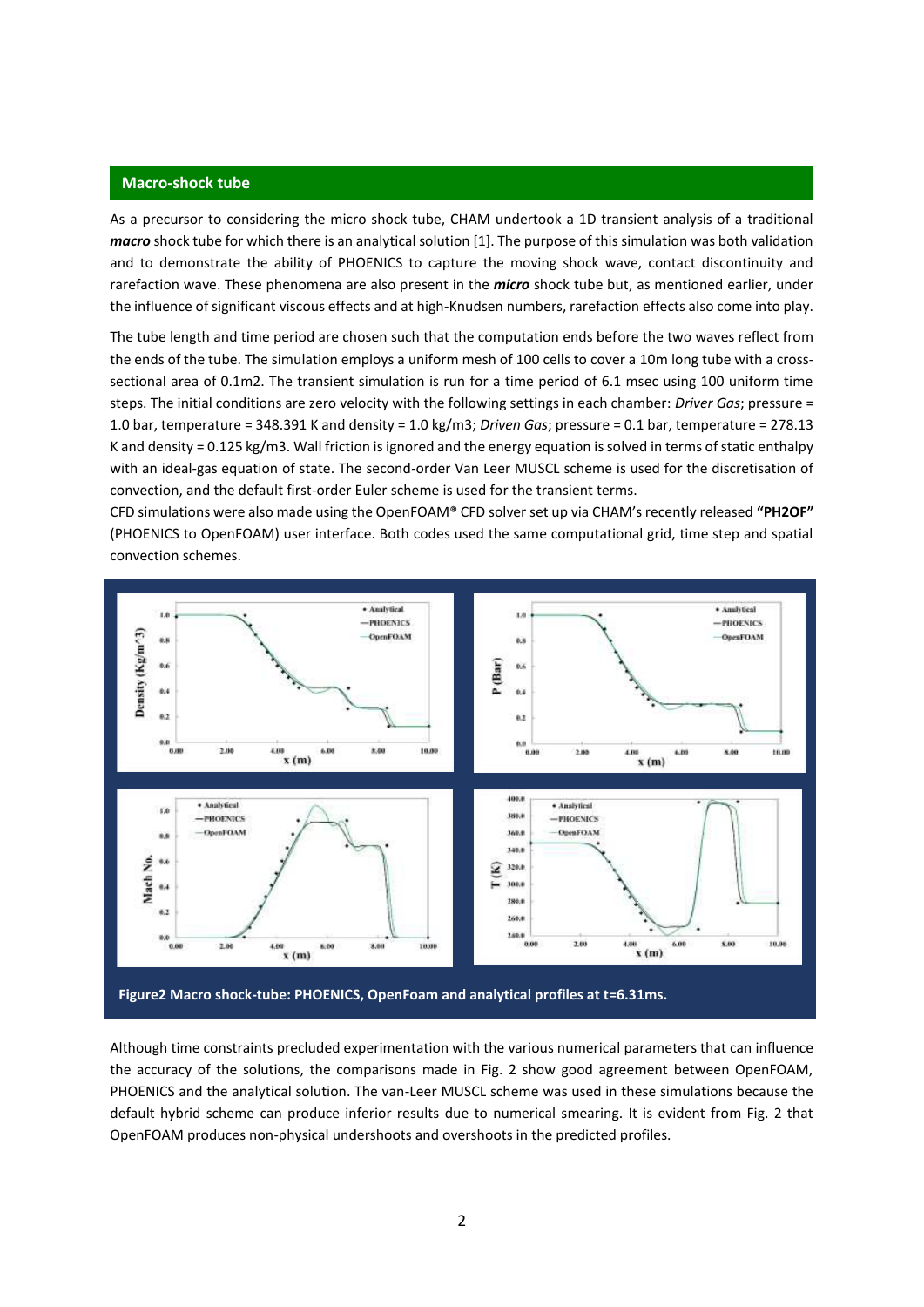### **Micro-shock tube:**

In traditional shock tubes, the shock wave and the contact surface propagate essentially at a constant speed through the tube but, in micro shock tubes, a much thicker boundary layer develops behind the shock wave, which causes the contact surface to accelerate, the shock wave to decelerate, and the flow between these two waves to be non-uniform. For the micro shock tube shown in Fig.1, the initial conditions are zero velocity at a temperature of 300K with Driver and Driven chamber pressures of 9.0 and 1.0 atmospheres respectively. In this case, the pressure of the driven gas is high enough for rarefaction effects to be absent. This situation has been investigated experimentally by Andong University, who performed static-pressure measurements over a time period of 550μsec, as shown in Fig. 3. These measurements were made at sensor points S1 and S2, which are synonymous with the locations P1 and P2 shown in Fig.1. Fig. 3 also includes CFD results obtained by Andong University using Fluent®.



Transient, 2d axisymmetric simulations were made with all three codes using the structured, cylindrical-polar mesh specified by Andong University. This grid employs 160 radial by 1900 axial cells, of which 80 radial by 1172 axial are located in the driven section, and 160 radial by 728 axial cells in the driver section. Each simulation was run for a time period of 500μsec using the uniform time steps in Table 1. With OpenFOAM, convergence difficulties were encountered when using time steps larger than 0.1<sup>®</sup>s. It is partly for this reason that PHOENICS ran 20% faster than OpenFOAM.

Table 1 also lists the main computational details, including the energy formulation and low- Reynolds-number turbulence model used by each CFD code. An additional run was made using OpenFOAM with the Jones-Launder low-Reynolds-number k-2 model, but this made very little difference to the results.

For all simulations, Sutherland's law was used for the molecular viscosity together with a uniform specific heat of 1004 J/kgK, and laminar and turbulent Prandtl numbers of 0.71 and 0.86 respectively in the energy equation. The PHOENICS & OpenFoam simulations were run in sequential mode on a 3.4GHz Intel Core i7 CPU with 16GB RAM. The Fluent simulations were run by Andong University in Parallel mode on 16 processors, which seems a lot of processors for the specified mesh of 0.21 million active cells. Presumably the significantly longer computer time taken by FLUENT is due the use of the much smaller time step of 0.01  $\%$ .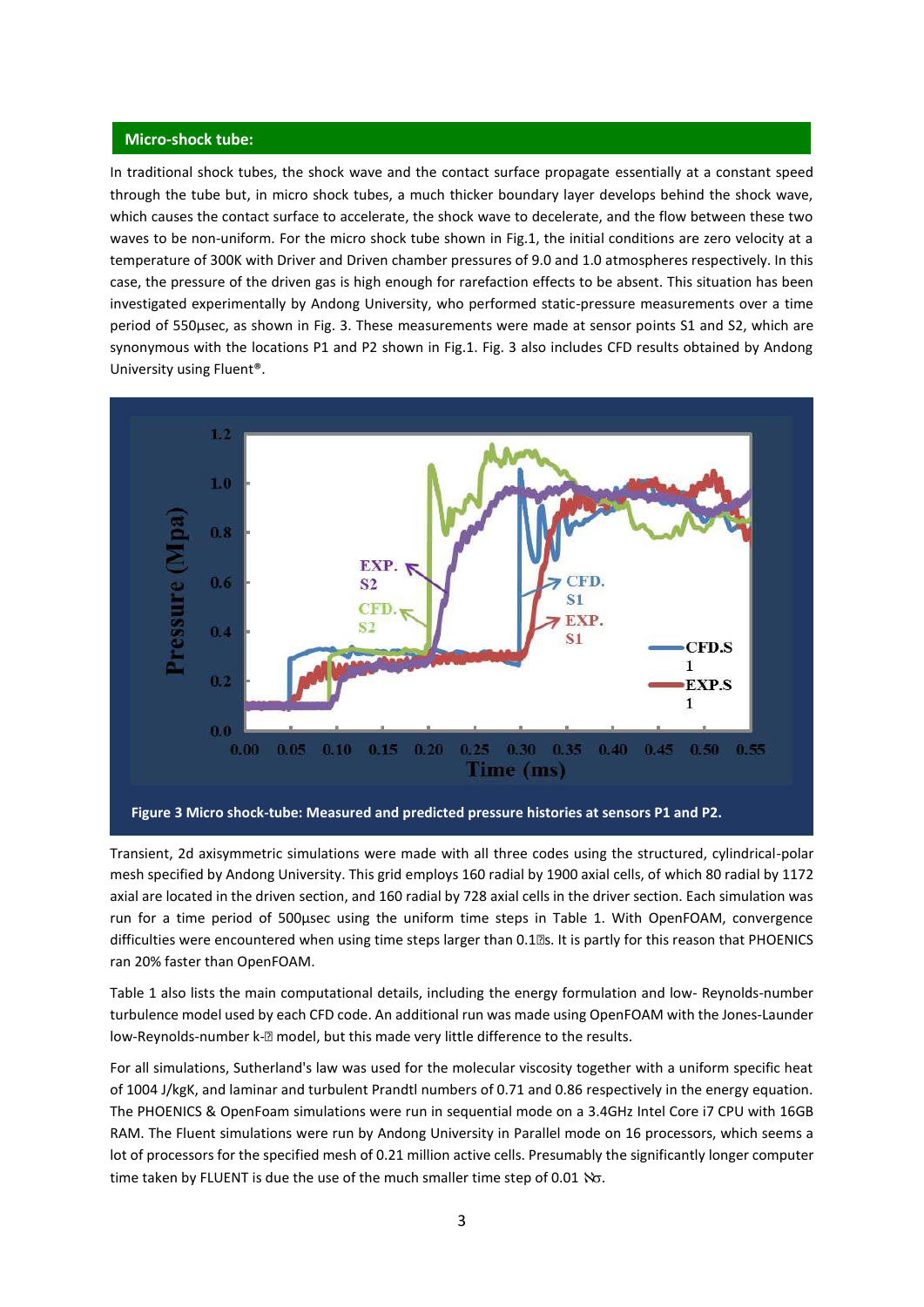|                             | <b>PHOENICS</b>             | <b>OpenFOAM</b>             | <b>Ansys Fluent</b>             |
|-----------------------------|-----------------------------|-----------------------------|---------------------------------|
| <b>Energy Equation</b>      | Static enthalpy (h)         | Internal energy (e)         | Internal energy (e)             |
| Time Step                   | 0.5 $\%$                    | 0.1 $\aleph$                | 0.1 $\lambda \sigma$            |
| <b>Velocity Arrangement</b> | Staggered                   | Co-located                  | Co-located                      |
| Turbulence Model            | 2-layer k-N                 | k-NSST                      | k-NSST                          |
| Solution algorithm          | <b>Implicit SIMPLEST</b>    | <b>Implicit PIMPLE</b>      | Explicit?                       |
|                             |                             |                             | Density-based Coupled           |
|                             |                             | (PISO/SIMPLE hybrid)        | Solver with AUSM Flux Splitting |
| Time differencing scheme    | 1 <sup>st</sup> Order Euler | 1st Order                   | 2nd Order?                      |
|                             |                             | Euler                       |                                 |
| Convection discretisation   | 2 <sup>nd</sup> Order MUSCL | 2 <sup>nd</sup> Order MUSCL | 2nd Order                       |
| scheme                      |                             |                             | Linear Upwind?                  |
| Elapsed runtime (0.5ms)     | 22.3 hours                  | 28.03 hours                 | 72 hours                        |

## **Table 1: Micro Shock Tube: Main Computational Details**

Fig. 4 below compares the contour plots of density, temperature, pressure and absolute velocity produced by PHOENICS and OpenFOAM some 0.1msec after rupture of the diaphragm. The plots show the normal shock wave moving to the right through the driven section, and the expansion wave propagating to the left through the driver section. It can be seen that the shock wave gives the driven gas a severe acceleration accompanied by a jump of temperature, pressure and density. It is not shown here, but the predictions also show the expected further increase of temperature, pressure and density of the driven gas when the shock wave is reflected back from the closed end wall. Fig. 4 also reveals that OpenFOAM predicts sharper rarefaction waves expanding into the driver section, as well as sharper waves and reflections just downstream of the diameter reduction in the driven section. The crisper wave capture of OpenFOAM is probably due the much smaller turbulent viscosities produced by the k-2 SST model. Specifically, the 2-layer k-2 model introduces a smearing effect by producing excessive turbulent viscosities across shock waves and contact discontinuities. It would be a fairly straightforward matter to implement the k-2 SST model into PHOENICS by means of the InForm facility in the Q1 input file. An additional PHOENICS run was made using the Sarkar compressibility corrections [2] to the 2-layer k-2 model, which are intended to reduce the predicted turbulence levels due to dilatational effects in high-speed compressible flow. However, this modification effected very little change in the solution.

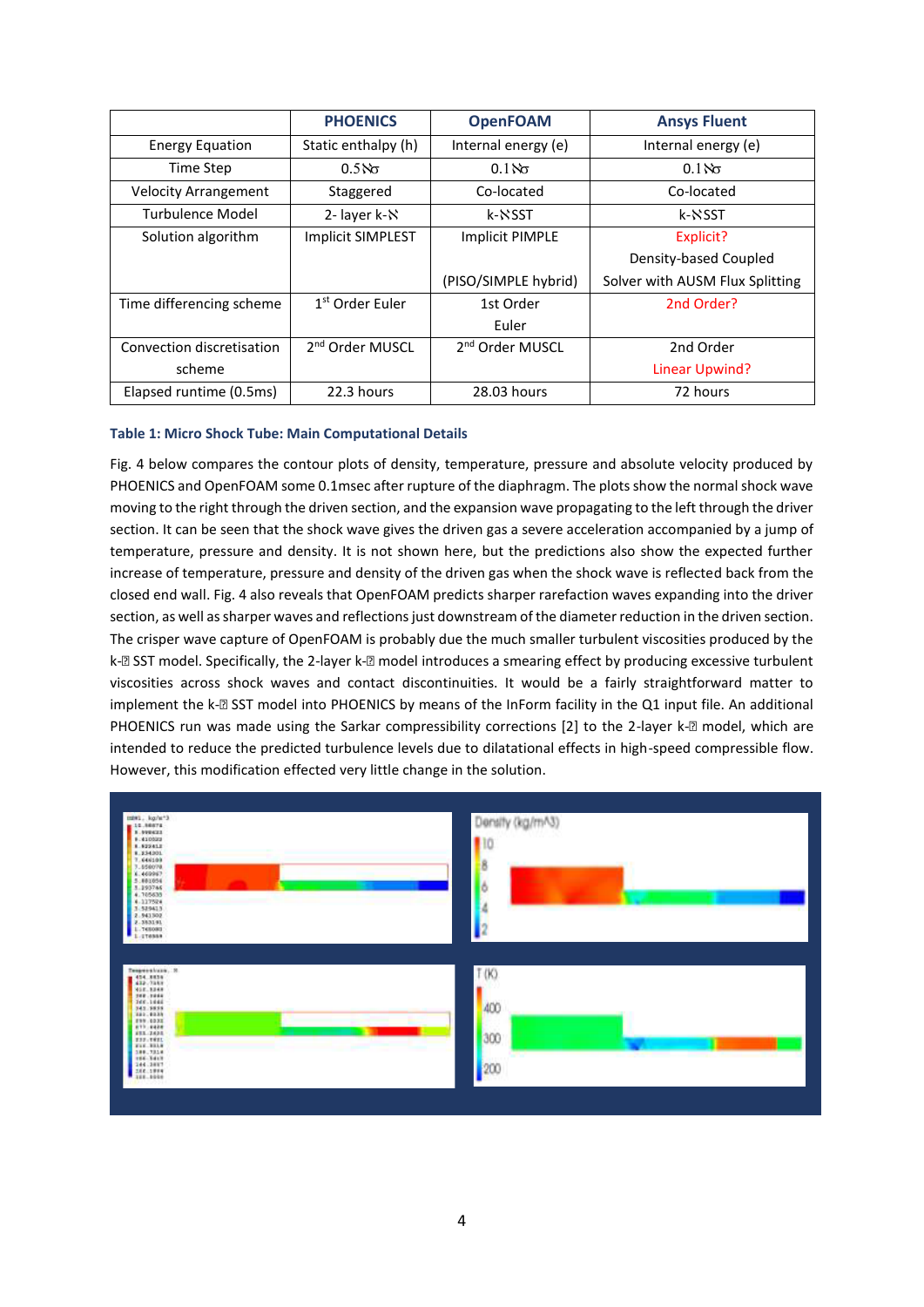

Figures 5 and 6 compare the measured and predicted pressure histories at the two sensor points located on the outer wall of the driven section. A comparison is made between PHOENICS, OpenFOAM, Fluent and the experimental data. The results produced by all three codes are broadly in line with experiment. PHOENICS and Fluent predict well the shockwave arrival times at S1 and S2 for both the initial and reflected shock wave, respectively. However, OpenFOAM predicts a faster arrival time for the reflected shockwave.

Both OpenFOAM and PHOENICS over-predict the pressure level within the driven section of the shock tube during the latter stages of the simulation. Similar PHOENICS results to those reported here were published in an independent PHOENICS study by Mukhambetiyar et al [3]. It is evident that Fluent was able to predict a better level for the pressure in this period, perhaps due to the much smaller time step combined with second-order time differencing. However, the large fluctuations in pressure predicted by Fluent are not present in the measurements, and they may indicate the presence of non-physical undershoots and overshoots in the solution due to the unbounded nature of the linear-upwind scheme. Such non-physical wiggles were also observed by Lamnaouer [4] in his simulation of macro shock tubes, which he attributed to the absence of a flux limiter in the MUSCL scheme of Fluent.



**Fig.5 Micro shock-tube: Measured and Predicted pressure histories at the Sensor S1.**